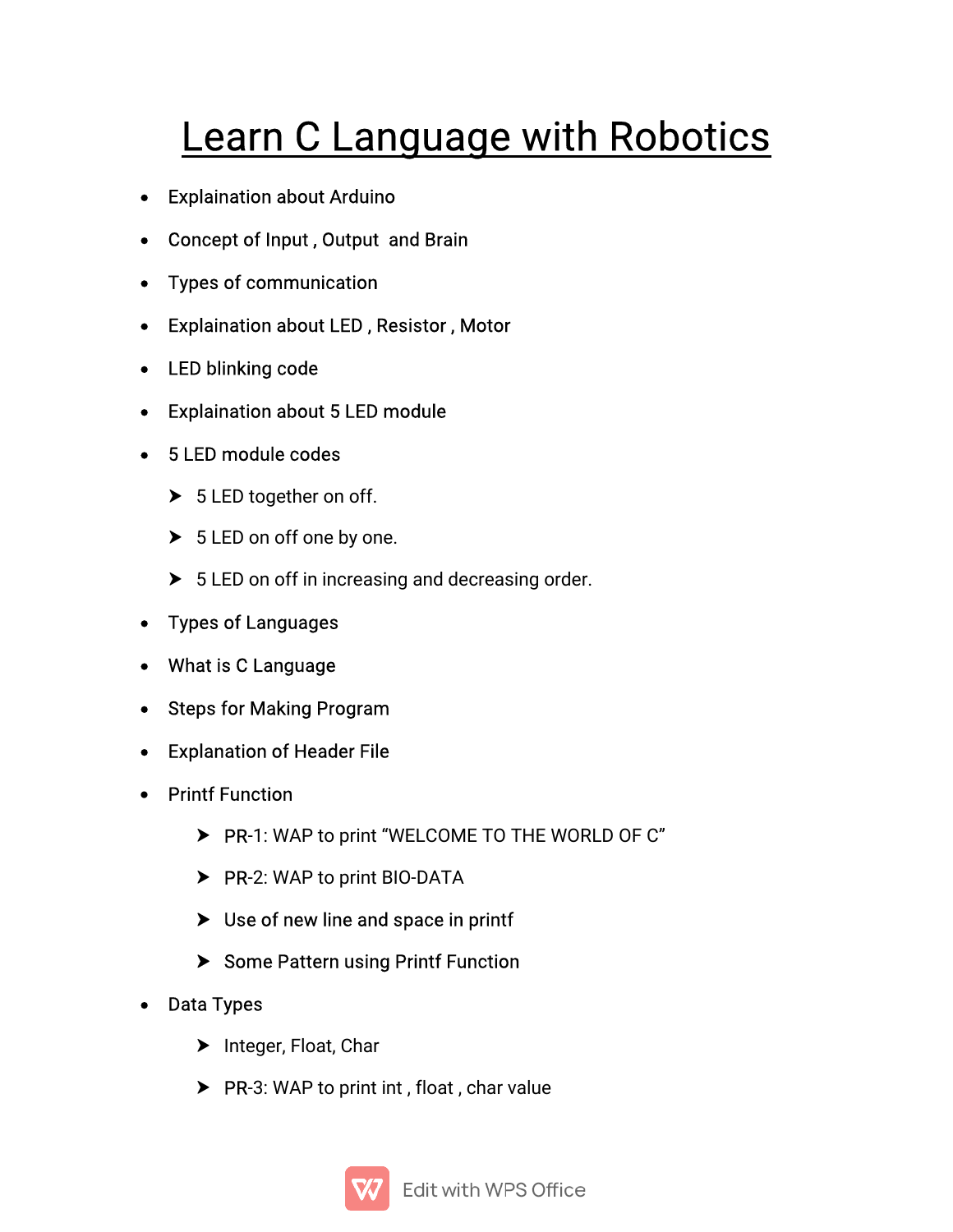## • Variables & its Rules

- ▶ Global Variable
- > Local Variable
- Arithmatic Operator
	- > Calculator
- Scanf Function
	- ▶ PR-4: Write a Program to Accept Number from user

#### Arduino-Operator

- > Arithmetic Operator
- $\triangleright$  PR-5: WAP to print addition, subtraction, multiplication, division, modulo
- $\triangleright$  PR-6: WAP to print Number & its Square
- $\triangleright$  PR-7: WAP to find Area of Circle
- $\triangleright$  PR-8: WAP to Calculate Simple Interest
- $\triangleright$  PR-9: WAP to find Area of Triangle
- ▶ PR-10: WAP to convert Centimeter to Meter
- $\triangleright$  PR-11: WAP to find Average Temperature of five sunny days assume Temperature in Celsius
- ▶ PR-12: WAP to accept Integer and display it Octal and Hexadecimal formats
- ▶ PR-13: WAP to convert Celsius to Fahrenheit
- Binary Numbers
- Bitwise Operator
- Concept of if-else

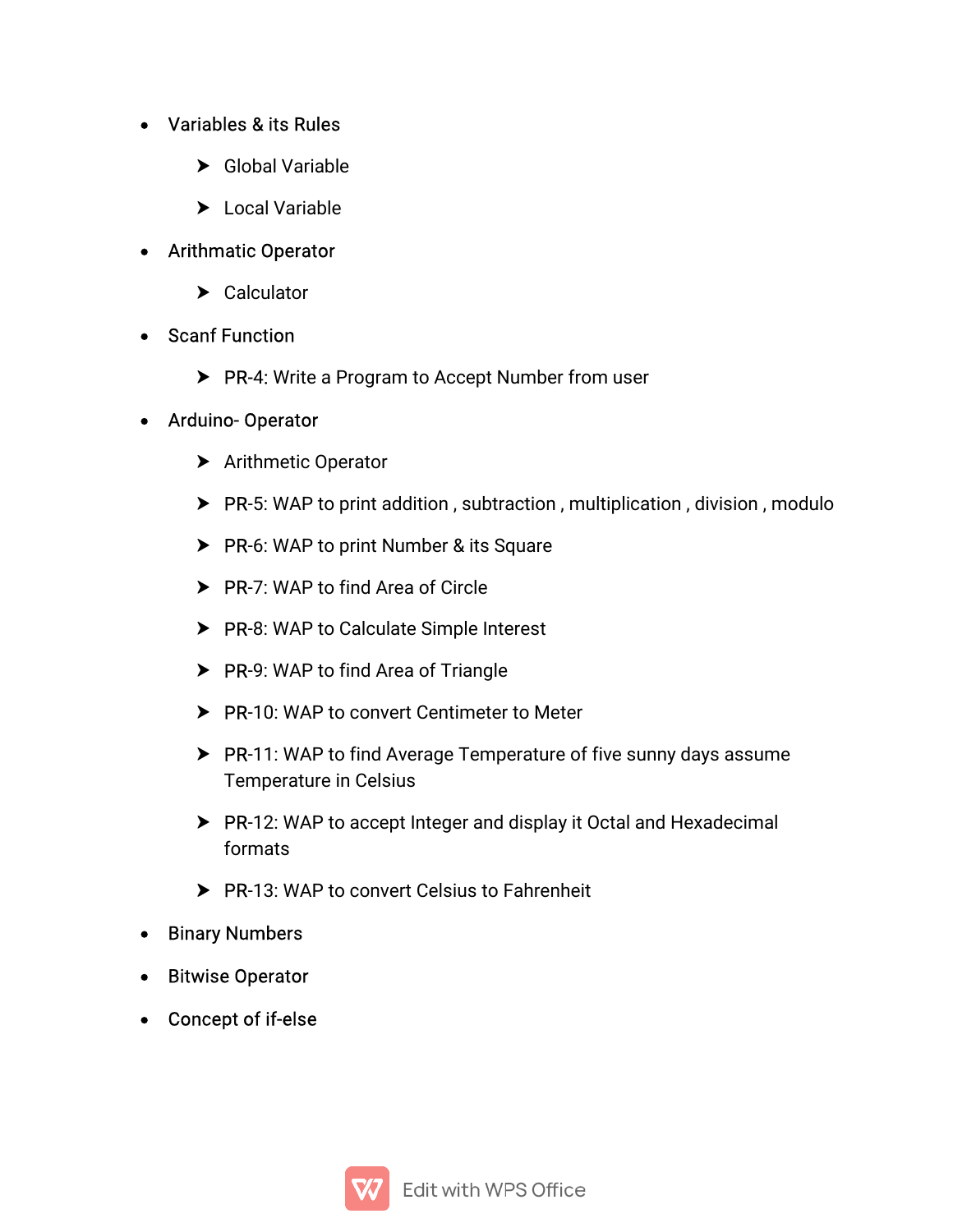- Switch Module
	- $\blacktriangleright$  Value reading of switch module.
	- $\triangleright$  Switch module with Led.
	- Switch module with Led Module.
	- $\triangleright$  Switch module with buzzer.
- Public Counter
- Automatic Car
- Relational Operator
	- $\triangleright$  PR-14: WAP to check accepted no is 5 or not
	- ▶ PR-15:WAP to Accept 2 Integer Numbers and Find Maximum Number
	- ▶ PR-WAP to check whether a Number is Even or Odd
	- ▶ PR-16: WAP to check whether a Year is Leap Year or Not
- Concept of if-else Ladder
- Logical Operator
	- ▶ PR-17: WAP to find Accepted Value is Negative, Positive, Zero
	- ▶ PR-18: WAP to find Maximum between Three Numbers using Logical Operator
	- ▶ PR-19: WAP to check whether a Number is Divisible by 5 and 11 or not
- Potentiometer Module
	- $\triangleright$  Potentiometer value reading.
	- $\blacktriangleright$  Potentiometer with led.
	- $\blacktriangleright$  Potentiometer with 5 led module.
	- $\blacktriangleright$  Potentiometer with voltage converter
- Joytick Module

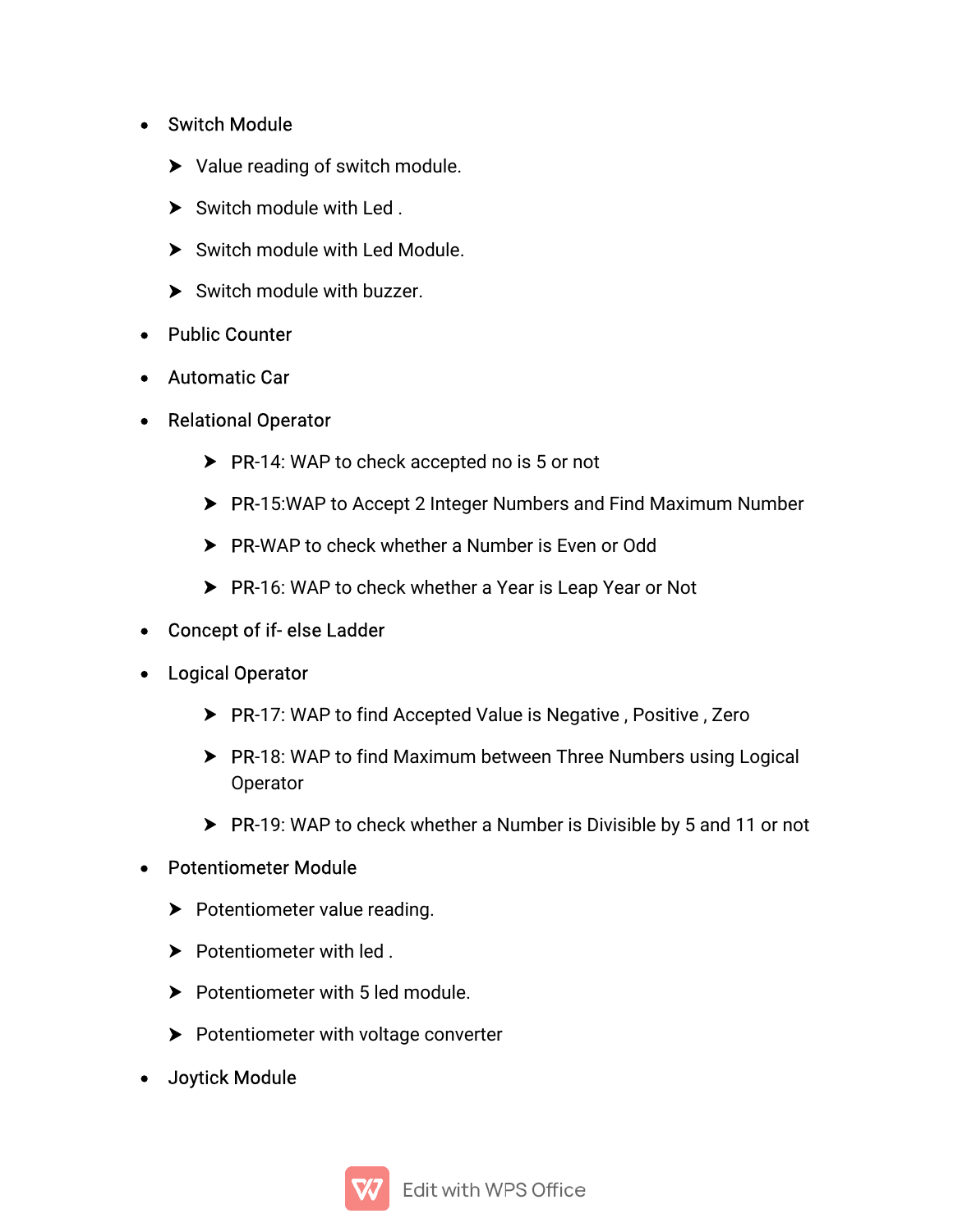- $\blacktriangleright$  Joystick value reading.
- $\blacktriangleright$  Joystick with 13 number LED.
- $\blacktriangleright$  Joystick with 5 Led module.
- Joystick Operated Robot
- Nested if-else Concept
	- $\triangleright$  PR-27: WAP to Book My Show
	- ▶ PR-28: WAP to Candy Vending Machine
	- $\triangleright$  PR-29: WAP to Flight Booking System
	- $\triangleright$  PR-30: WAP to Hotel Booking System

#### • Bluetooth Module

- Bluetooth with 13 number LED.
- Bluetooth with 5 LED Module.
- $\blacktriangleright$  Bluetooth flag variable programs.
- Remote control car
- Ternary Operator
	- ▶ PR-31: WAP to find Accepted Value is Negative, Positive, Zero
	- ▶ PR-32:WAP to Accept 2 Integer Numbers and Find Maximum Number
	- ▶ PR-33: WAP to find Maximum between Three Numbers using Logical **Operator**
	- ▶ PR-34: WAP to check whether a Number is Divisible by 5 and 11 or not
	- ▶ PR-35: WAP to check whether a Number is Even or Odd
- Night detector system
- Touch Operated Robot-Using Ternary Operator

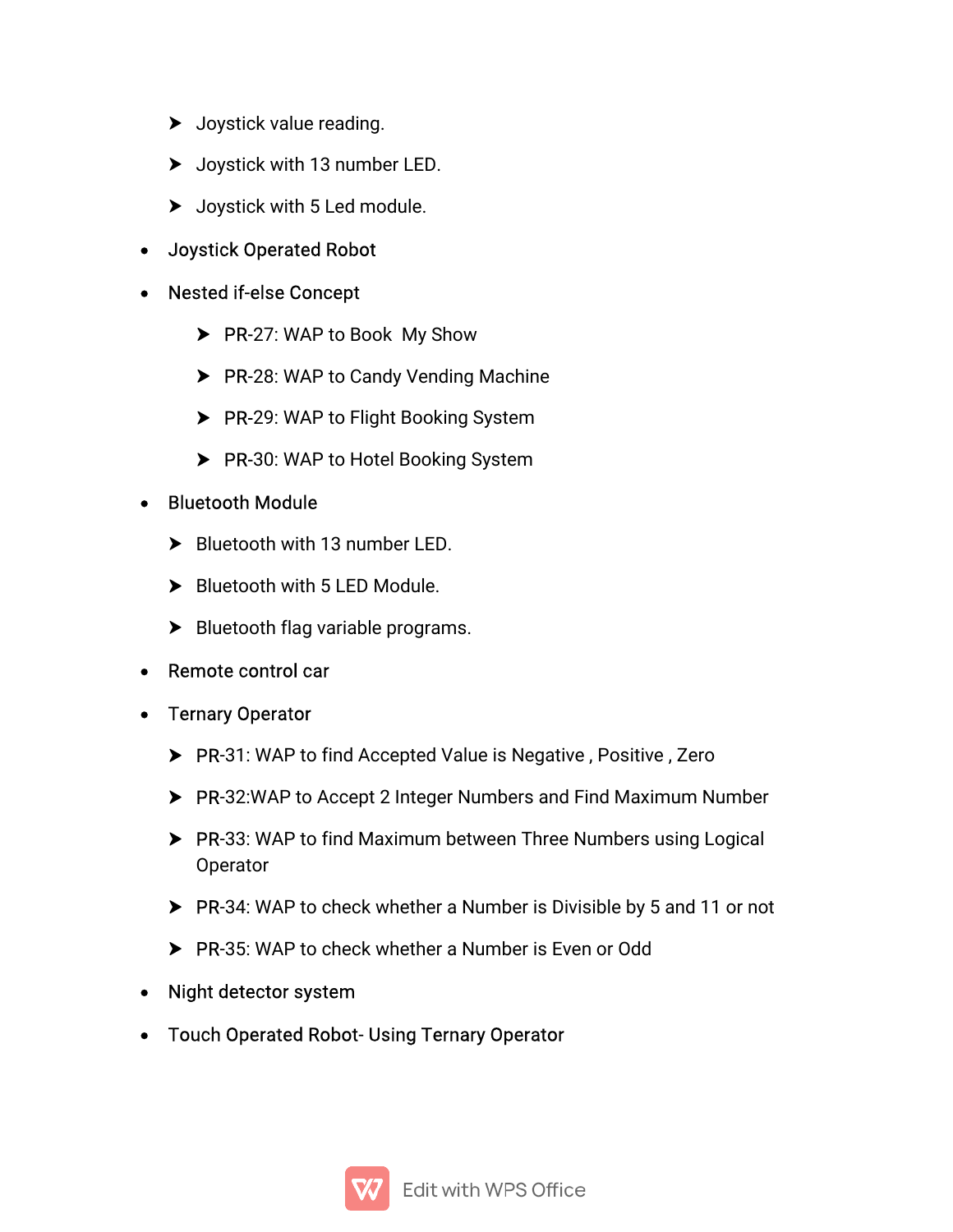- Switch Case
	- PR-36: WAP to Read any Digit, Display it in a Word
	- ▶ PR-37: WAP to Read any Month Number in Integer and Display Number of Days for that Month
	- PR-38: WAP to Make Calculator
- Seven Segment Display
- Seven Segment Display Using Switch Case
- LED on off with Bluetooth Module using Switch Case
- IR Sensor
	- $\blacktriangleright$  Value reading of IR sensor
	- $\blacktriangleright$  IR sensor with 13 number Led
	- ▶ IR sensor with 5 Led Module
- Cocept of Relay
- Automatic Handsanitizer Dispenser
- Loops
- Entry Control Loop
- While Loop
	- $\triangleright$  PR-39: WAP to Print 1 to 10
	- $\triangleright$  PR-40: WAP to reverse 20 to 0
	- $\triangleright$  PR-41: WAP to print Sum of 1 to 10
	- ▶ PR-42: WAP to find factorial of Given Number
	- $\triangleright$  PR-43: WAP to find power of Given Number
	- ▶ PR-44: WAP to print Even Number 10 to 20
	- PR-45: WAP to print Table of Entered Number

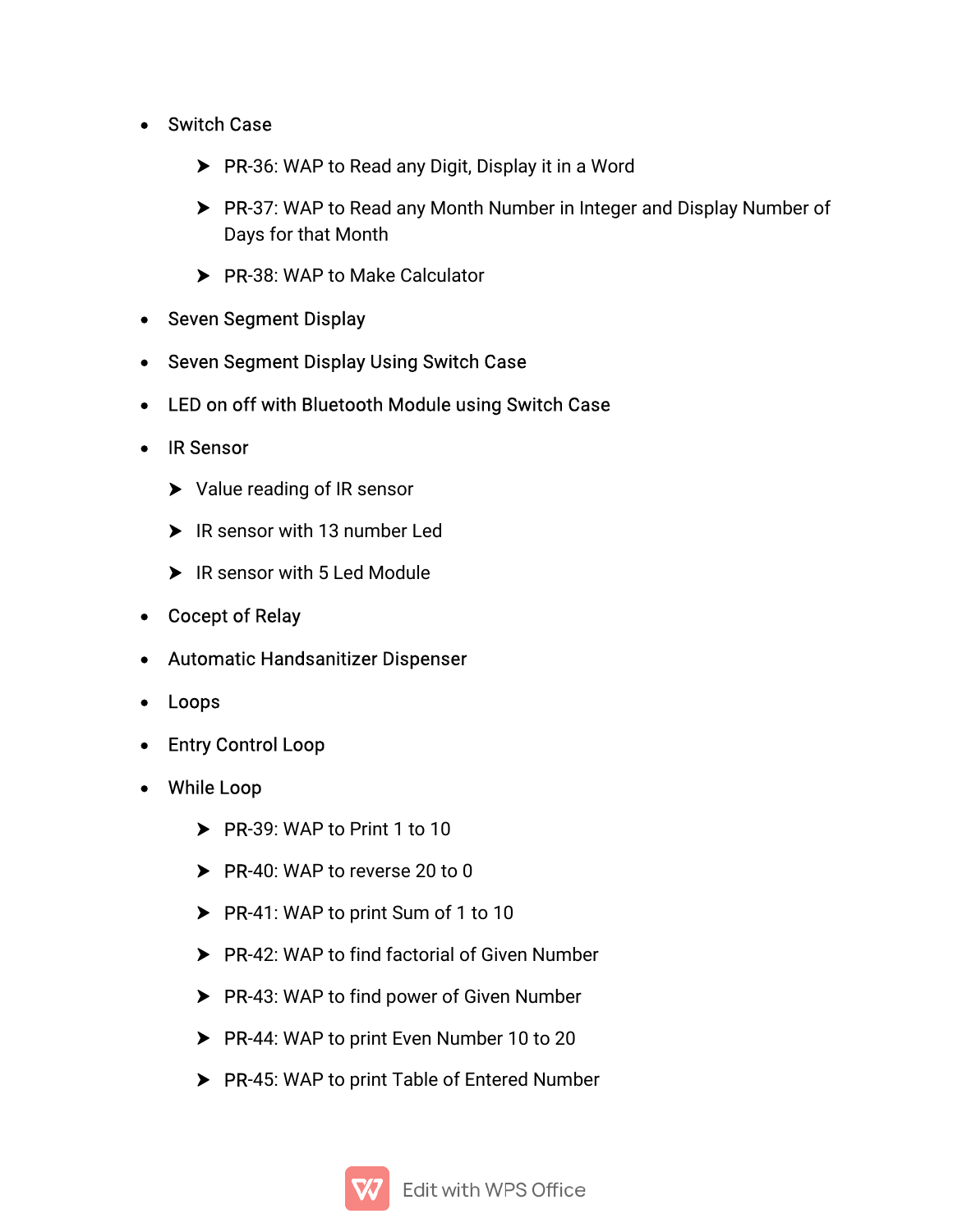- $\triangleright$  PR-46: WAP to print Fibonacci Series
- 5 LED Module On-Off using While Loop
- Distance Measurement Device
- Height Measurement Device
- LCD Display Interfacing with Arduino and Ultrasonic Sensor
- $\bullet$  Blind stick
- Exit Control Loop
- Do-While Loop
	- $\triangleright$  PR-47: WAP to Print 1 to 10
	- $\triangleright$  PR-48: WAP to reverse 20 to 0
	- $\triangleright$  PR-49: WAP to print Sum of 1 to 10
	- PR-50: WAP to find factorial of Given Number
	- $\triangleright$  PR-51: WAP to find power of Given Number
	- $\triangleright$  PR-52: WAP to print Even Number 10 to 20
	- ▶ PR-53: WAP to print Table of Entered Number
	- $\triangleright$  PR-54: WAP to print Fibonacci Series
- FOR Loop
	- $\triangleright$  PR-55: WAP to Print 1 to 10
	- $\triangleright$  PR-56: WAP to reverse 20 to 0
	- PR-57: WAP to print Sum of 1 to 10
	- PR-58: WAP to find factorial of Given Number
	- $\triangleright$  PR-59: WAP to find power of Given Number
	- ▶ PR-60: WAP to print Even Number 10 to 20
	- $\blacktriangleright$  PR-61: WAP to print Table of Entered Number

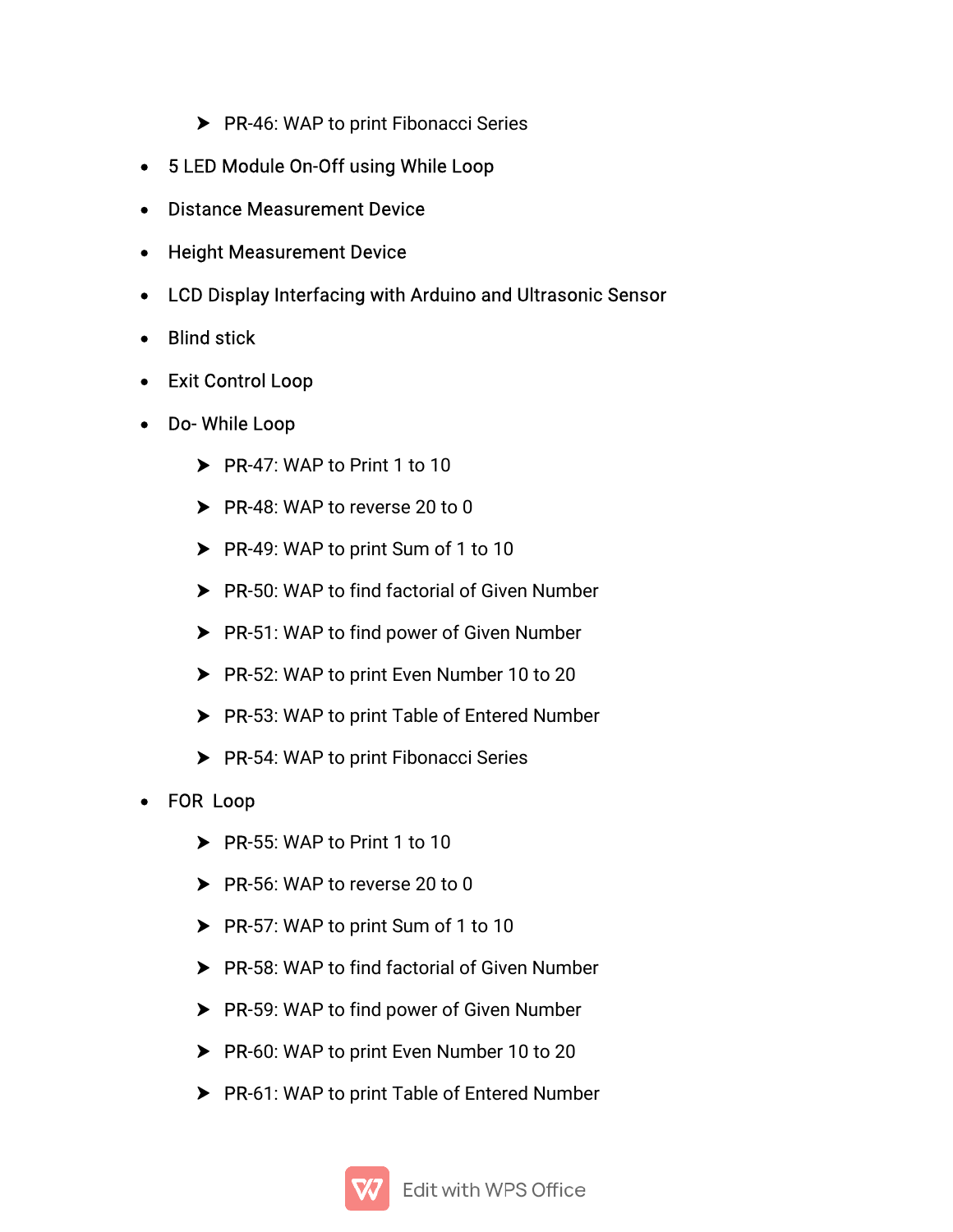- PR-62: WAP to print Fibonacci Series
- Servo Motor
- Potentiometer with Servo Motor using Map Function
- Servousing for loop
- LED Intensity Control Using FOR Loop
- Motor Speed Control Using FOR Loop
- **Nested Loops** 
	- Pattern Using Nested Loops
- Array
	- One-dimensional Array
	- $\triangleright$  PR-63:WAP to enter and print array element using for loop
	- $\triangleright$  PR-64:WAP to sum of all array element
	- $\triangleright$  PR-65:WAP to copy the content of one array to another array
	- Two-dimensional Array
	- $\triangleright$  PR-66:WAP to finding sum of two matrices
	- $\triangleright$  PR-67:WAP to transpose of 2\*2 matrix
	- $\triangleright$  PR-68:WAP to finding Multiplication of two Matrices
	- 7 segment using array
- String
	- $\triangleright$  PR-69:WAP to initialize and print string
	- $\triangleright$  PR-70:WAP to find string length
	- $\triangleright$  PR-71:WAP to convert string to lowercase
	- $\triangleright$  PR-72:WAP to reverse string
- Keypad password system

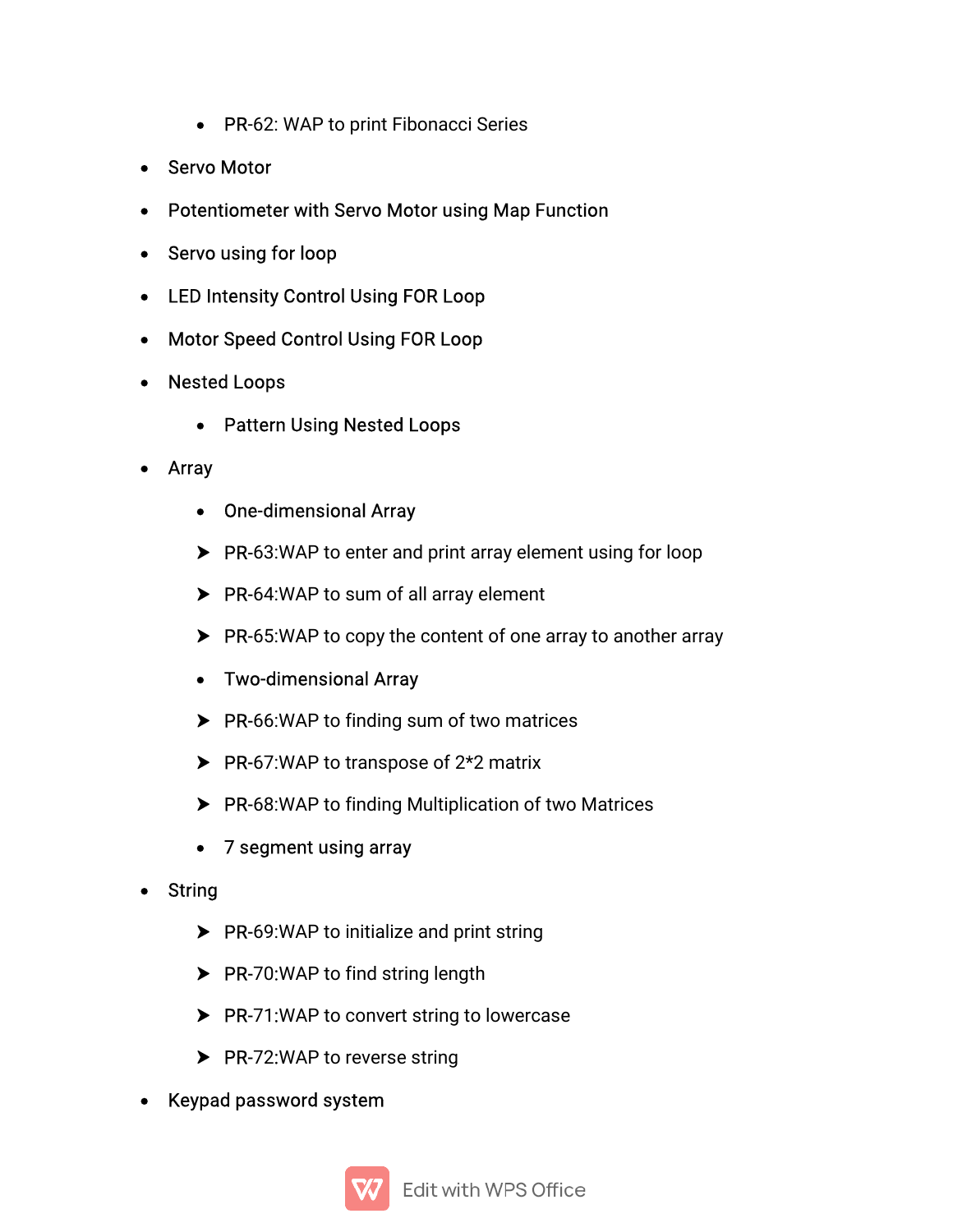#### • Functions

- ▶ PR-73: Function to sum two numbers. (w/o return type w/o argument)
- $\triangleright$  PR-74: Function to find average (w return type w/o argument)
- $\blacktriangleright$  PR-75: Function to find simple interest(w/o return type w argument)

## • Goto Statement

- $\triangleright$  PR-76: WAP to print the given number is even or odd.
- $\triangleright$  PR-77: WAP to print the given number is positive or negative.
- $\triangleright$  PR-78: WAP to print the given year is leap year or not.
- $\triangleright$  PR-79: WAP to print the sum of first five natural numbers.
- $\triangleright$  PR-80: WAP to calculate the sum and average of positive numbers.
- $\triangleright$  PR-76: WAP to print the table of given number.
- 5 led on/off using function
- Making car using function
- Proximity IR Sensor- Metal Detector
- Structure
	- ▶ PR-76:WAP to print Employee's ID, NAME using string
	- $\triangleright$  PR-77:WAP to input bookcode, book title, author name, price.
- Keypad Matrix
- Pointer
	- $\triangleright$  PR-78:WAP to illustrate pointers
	- $\triangleright$  PR-79:WAP Arithmetic operators using pointers
	- $\blacktriangleright$  PR-80:WAP to pointer with array